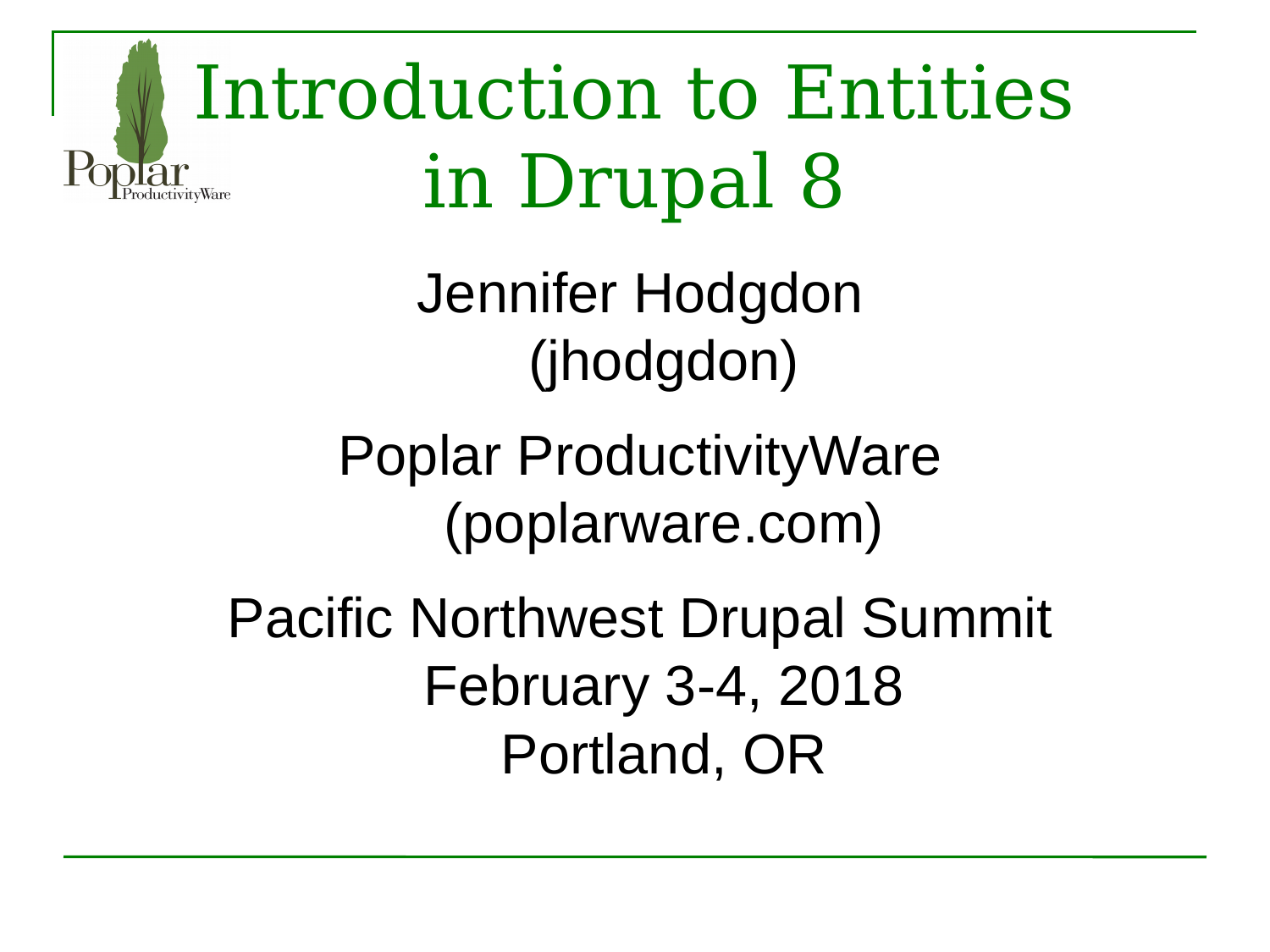

# Types of Data in a Drupal Site

#### **Entity data:**

- **Content**: Data meant to be viewed by site visitors, or in a site-based app (text, images, files, ...)
- **Configuration**: Data defining how content is viewed or how the site functions (views, image styles, site email address, …)

#### **Non-Entity data:**

- **State**: Information about the site that changes frequently (when cron was last run, …)
- **Session**: Information about an individual's interaction with the site (current selection for a Views filter, when they logged in, …)
- **Cache**: Temporarily calculated and stored information that is used to speed up data retrieval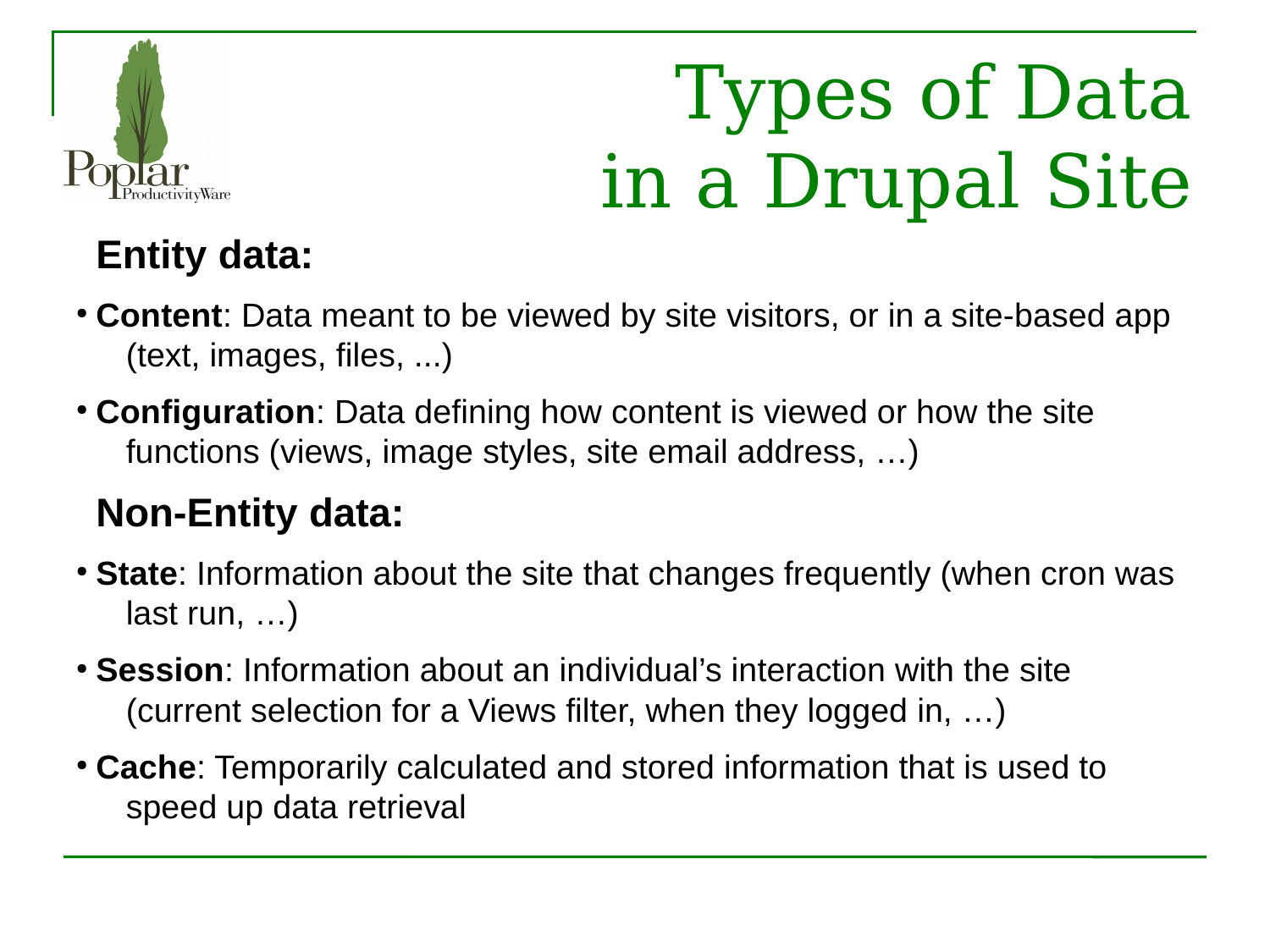

# Why Use Entities?

- Entities are the main data storage mechanism in Drupal 8 for content and configuration
- Direct use of the database is deprecated
- Entities have APIs for queries and CRUD operations (create, read, update, delete) that maintain data integrity and allow modules to modify results with hooks
- Content entities are easily made translatable, fieldable, and usable in Views
- Configuration entities are automatically exportable/importable, are managed along with modules, and can have dependencies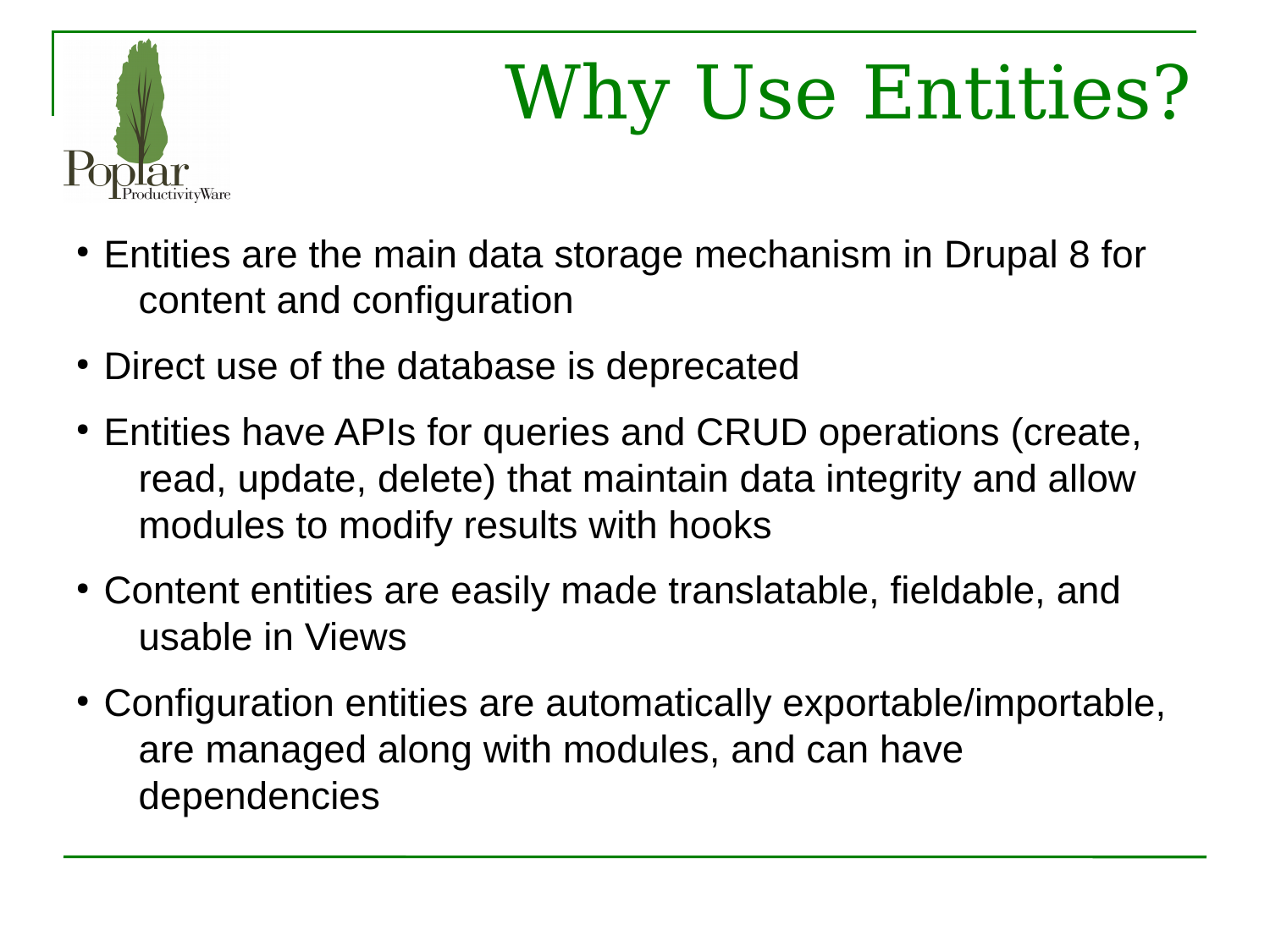

# Terminology of Entities

**Entity**: The main mechanism for content/configuration data storage in Drupal, or one item of entity data, or the PHP class representing an entity, or an instance of the class

**Content entity**: An entity meant for storing content data (node, taxonomy term)

- **Configuration entity**: An entity meant for storing sets of configuration data that share a structure, where a site might have 0, 1, or more instances (examples: view, image style)
- **Simple configuration**: A set of configuration data that has exactly one instance, and therefore doesn't use an entity (examples: settings for a particular module)
- **Entity type**: A group of entity items sharing the same structure (examples: node, taxonomy term, view, image style)
- **Bundle**: A content entity subtype (examples: content type for node, vocabulary for taxonomy term) – configuration entities do not have bundles
- **Property/Field**: Within an entity, data is broken up into properties and/or fields (examples: title of a node, description of a taxonomy term, filter in a view). Properties are defined on the entity type. Fields (for content entities) can be added on later, in a per-bundle basis.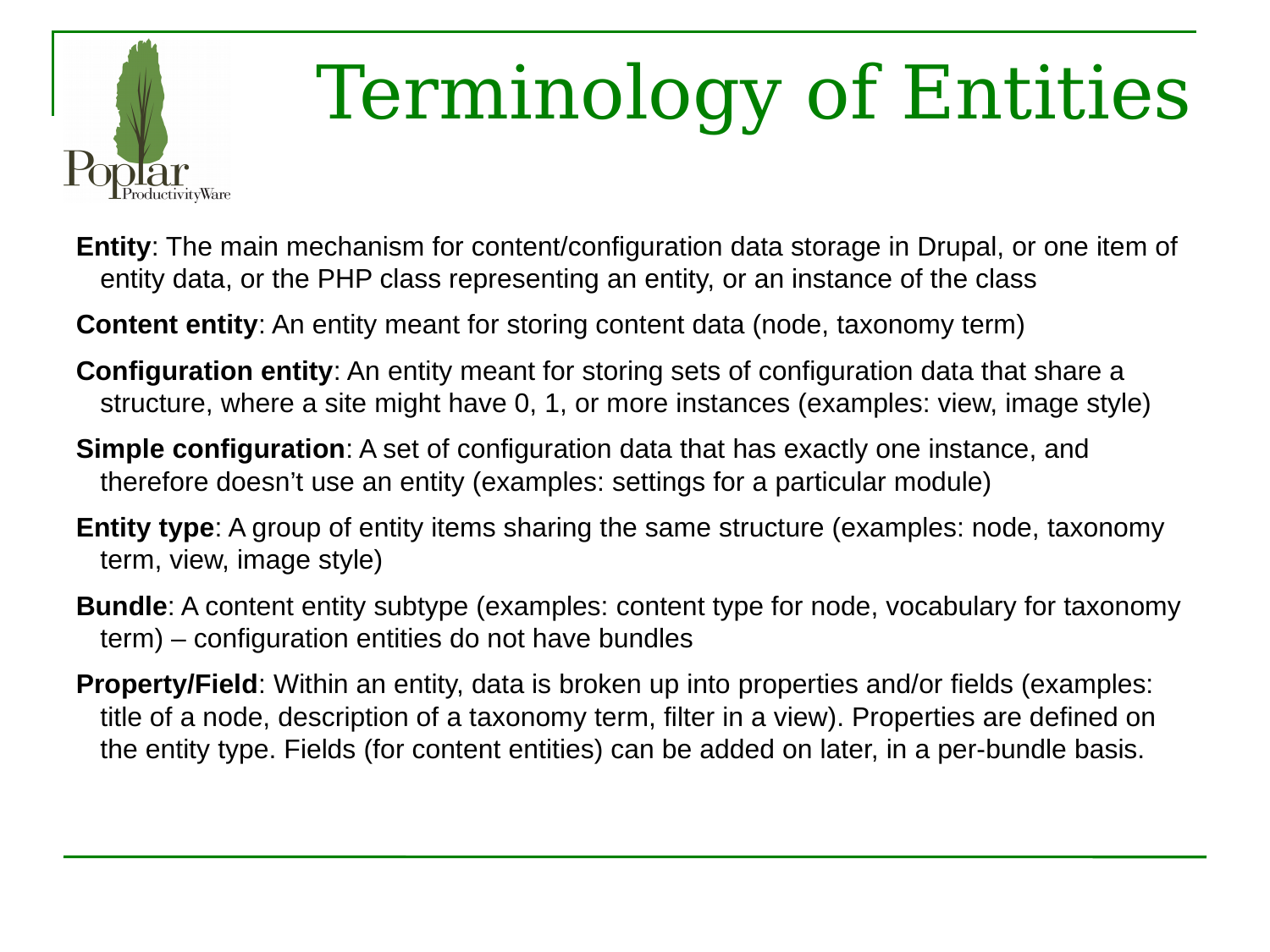

# Entity Types in Core

- **Content entities:** aggregator feed, aggregator item, custom block, comment, contact form message, file, menu link, node, taxonomy term, user profile
- **Configuration entities related to content entities:** content entity bundles, entity display modes, entity form modes, field configuration, etc.

**Other configuration entities**: blocks, contact forms, date formats, WYSIWYG editors, text filters, image styles, languages, search pages, taxonomy vocabularies, tours, user roles, views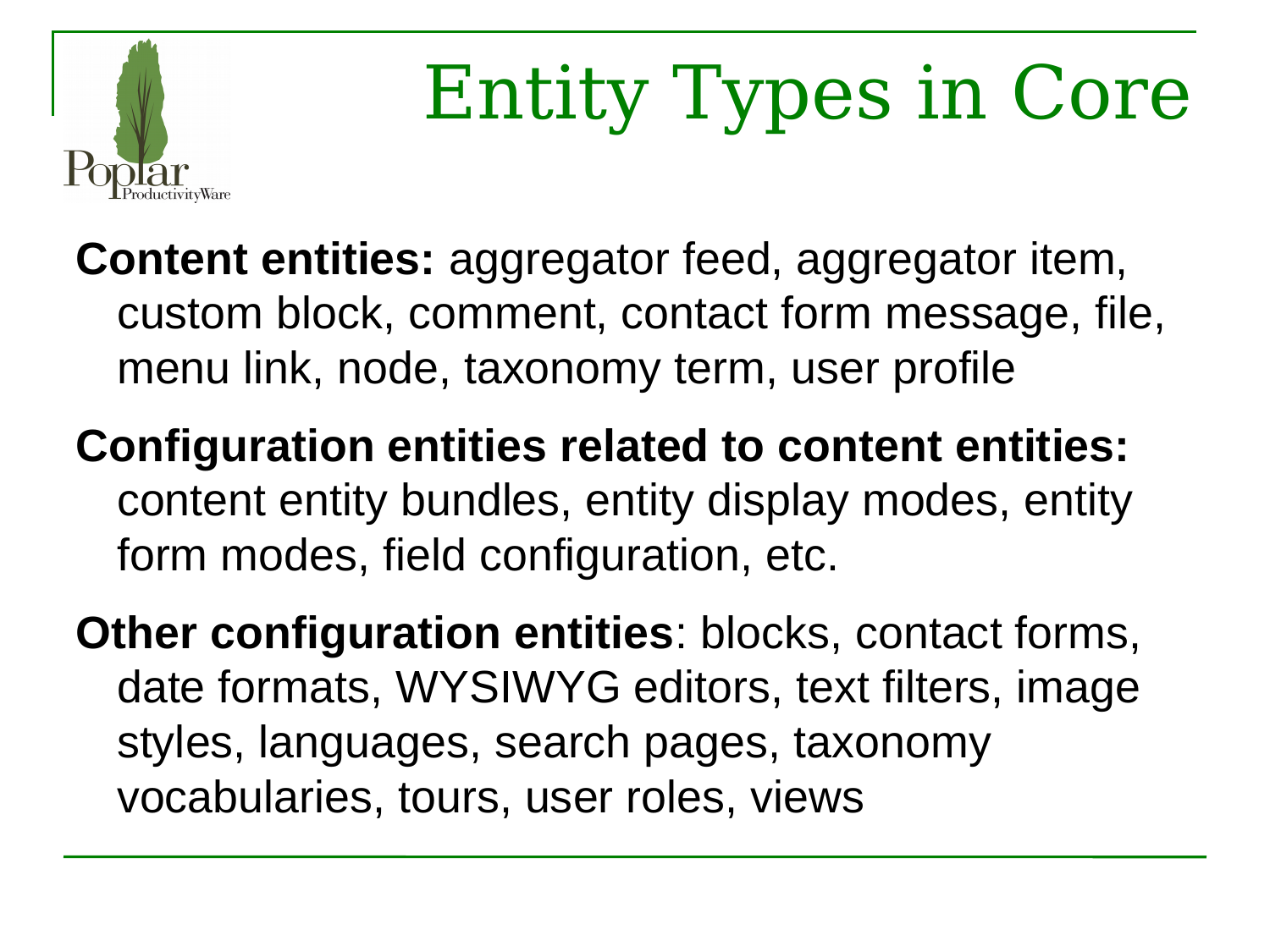

# Defining a New Entity Type

- Create an interface extending ContentEntityInterface or ConfigEntityInterface defines your get/set methods
- Create a class implementing your interface and usually extending ContentEntityBase, ConfigEntityBase, or a subclass
- Add ContentEntity or ConfigEntity annotation to the class documentation header
- Define classes for all the *handlers* that your annotation references for access control, viewing, listing, providing data to Views, URLs/routes, edit forms, … – or use the default classes provided by Drupal Core
- If defining a content entity type, and it uses bundles, also define a configuration entity type for the bundle (use ConfigEntityBundleBase as the base class)
- If defining a configuration entity type, also define the configuration schema in a YAML file
	- **====> I strongly suggest looking at existing examples! Try searching for classes/interfaces extending the base class/interface on api.drupal.org <===**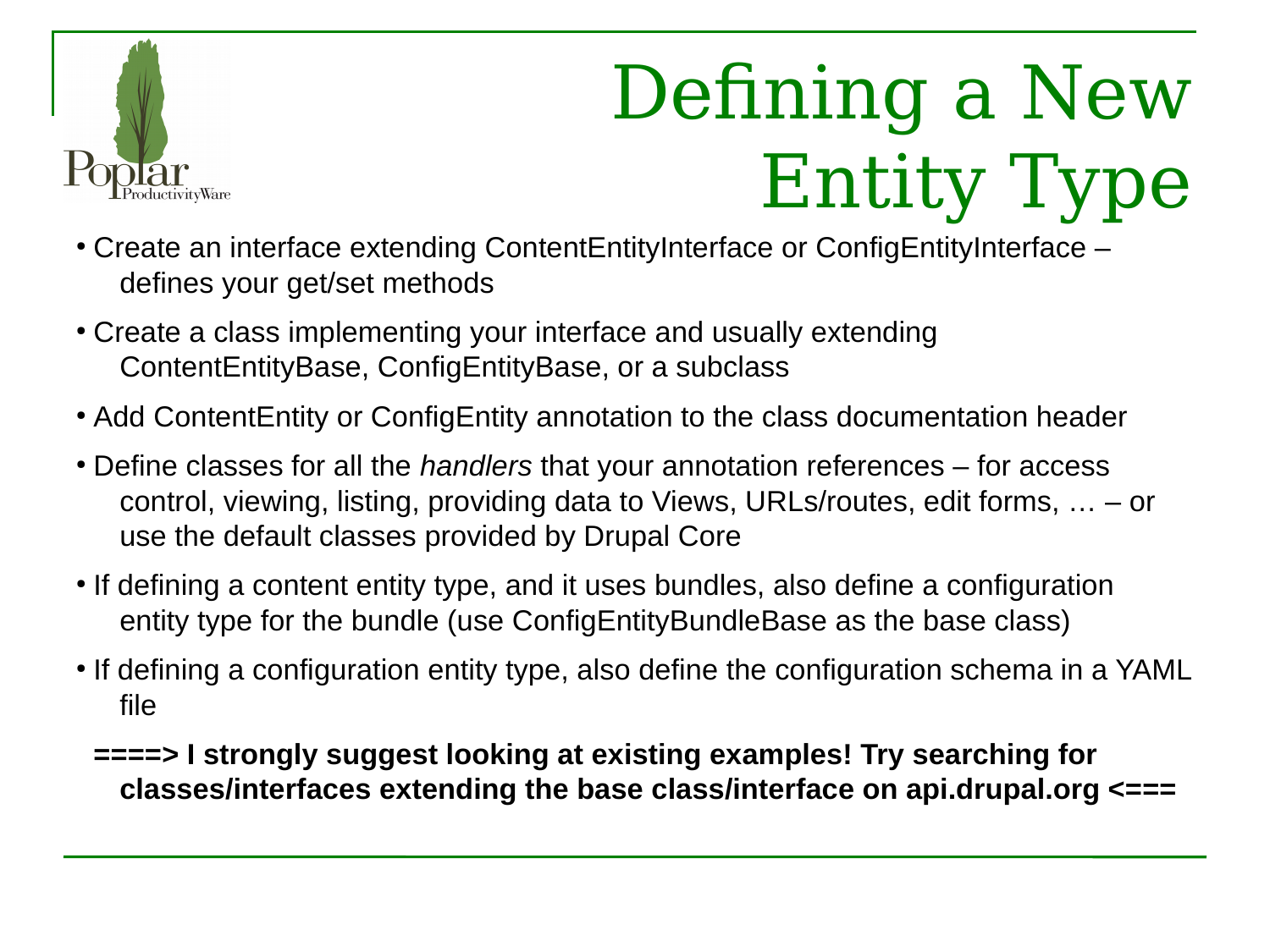

```
$ids = $query - \geq \\zeta();
```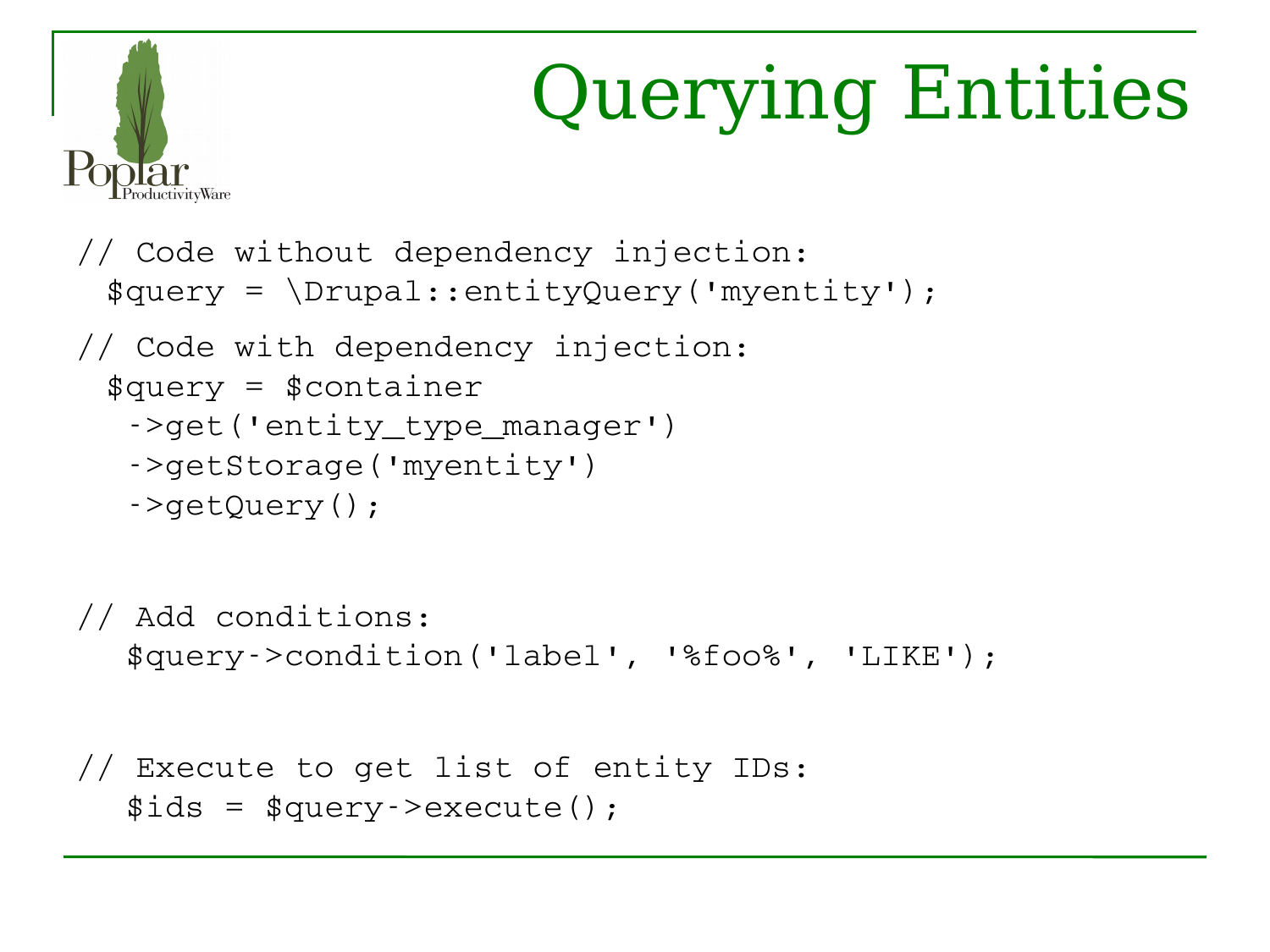# Loading Existing Entities

```
// Code without dependency injection:
 $storage = \Drupal::entityTypeManager() >getStorage('myentity');
// Code with dependency injection:
 $storage = $container
  ->get('entity type manager')
   >getStorage('myentity');
```

```
// Load one or multiple entities:
  $entity = $storage->load($id);
  $entities = $storage->loadMultile ($ids);
```

```
// Alternate method, using entity class:
   $entity = EntityClassName::load($id);
   $entities = EntityClassName::loadMultiple($ids);
```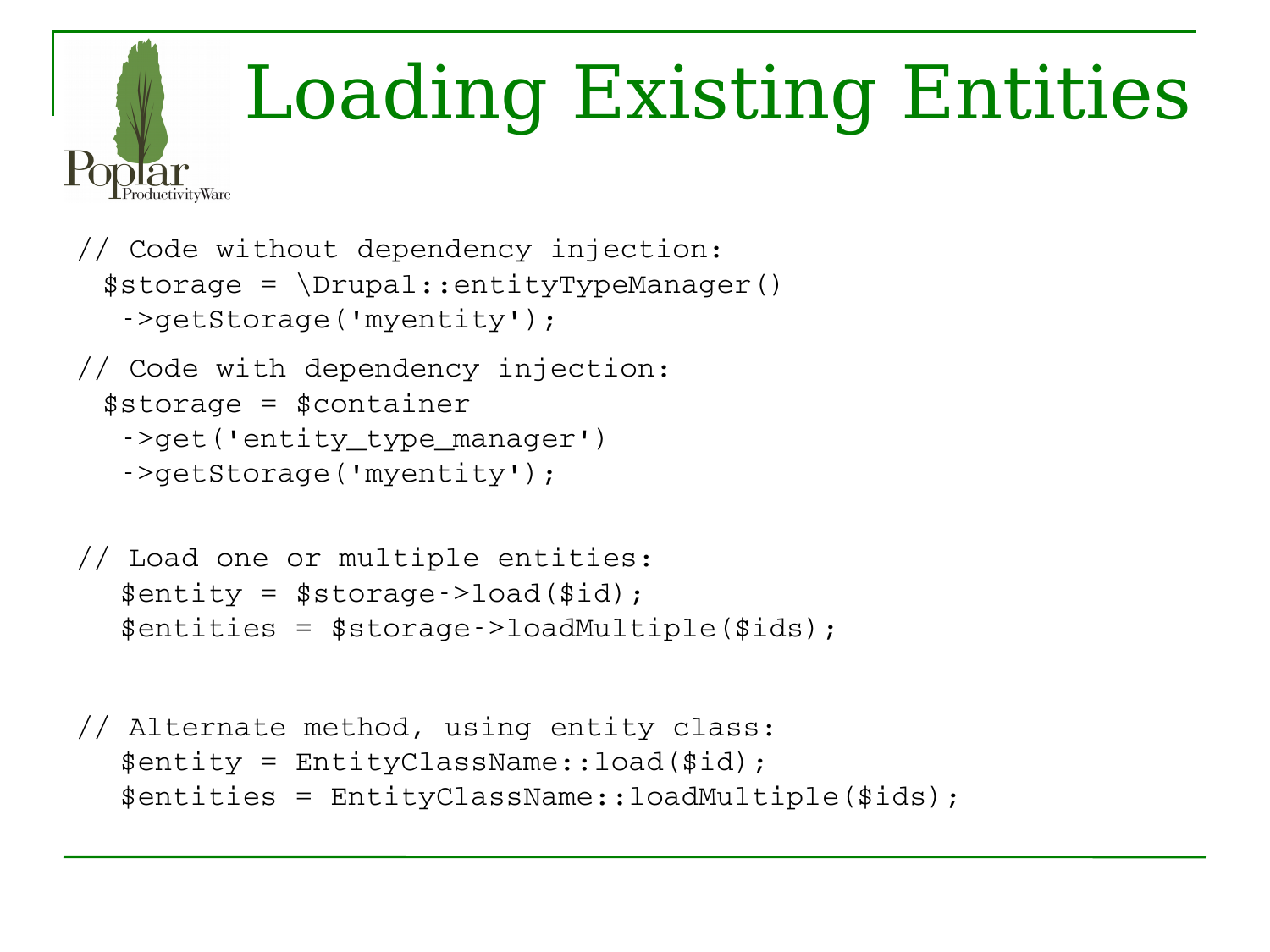

# Updating and Deleting Entities

// Update

 \$entity >set('label', 'Foo') // Call other methods...  $\cdot$ >save();

// Delete

```
$entity>delete();
 $storage>delete($entities);
```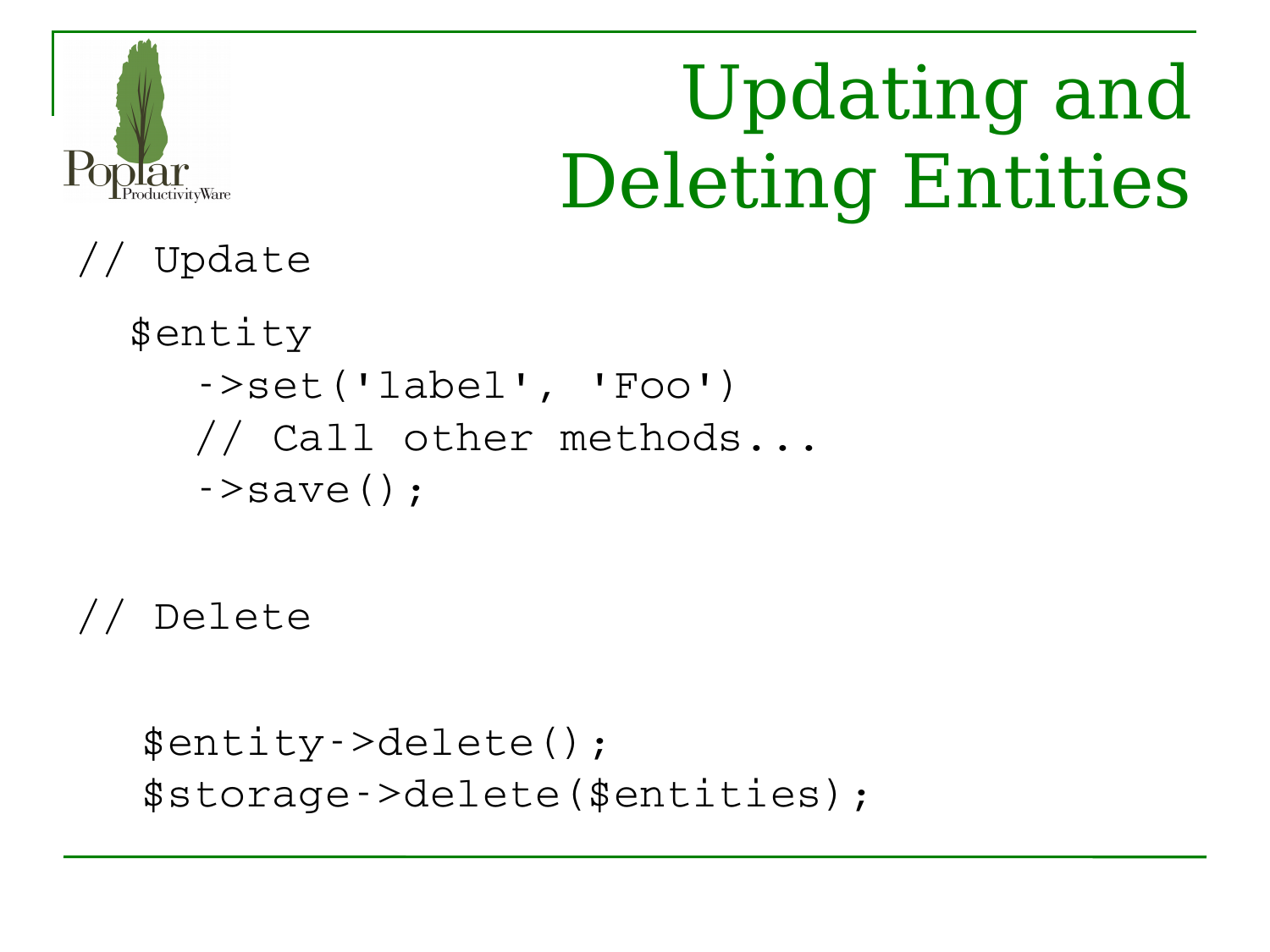

# Creating New Entities

// Create from list of properties (can be empty array):  $$$ entity =  $$$ storage->create( $$$ properties);

// Alternate method, using entity class: \$entity = EntityClassName::create(\$properties);

// Set additional properties and save: \$entity >set('label', 'Foo') // Call other methods...  $\rightarrow$ save $()$ ;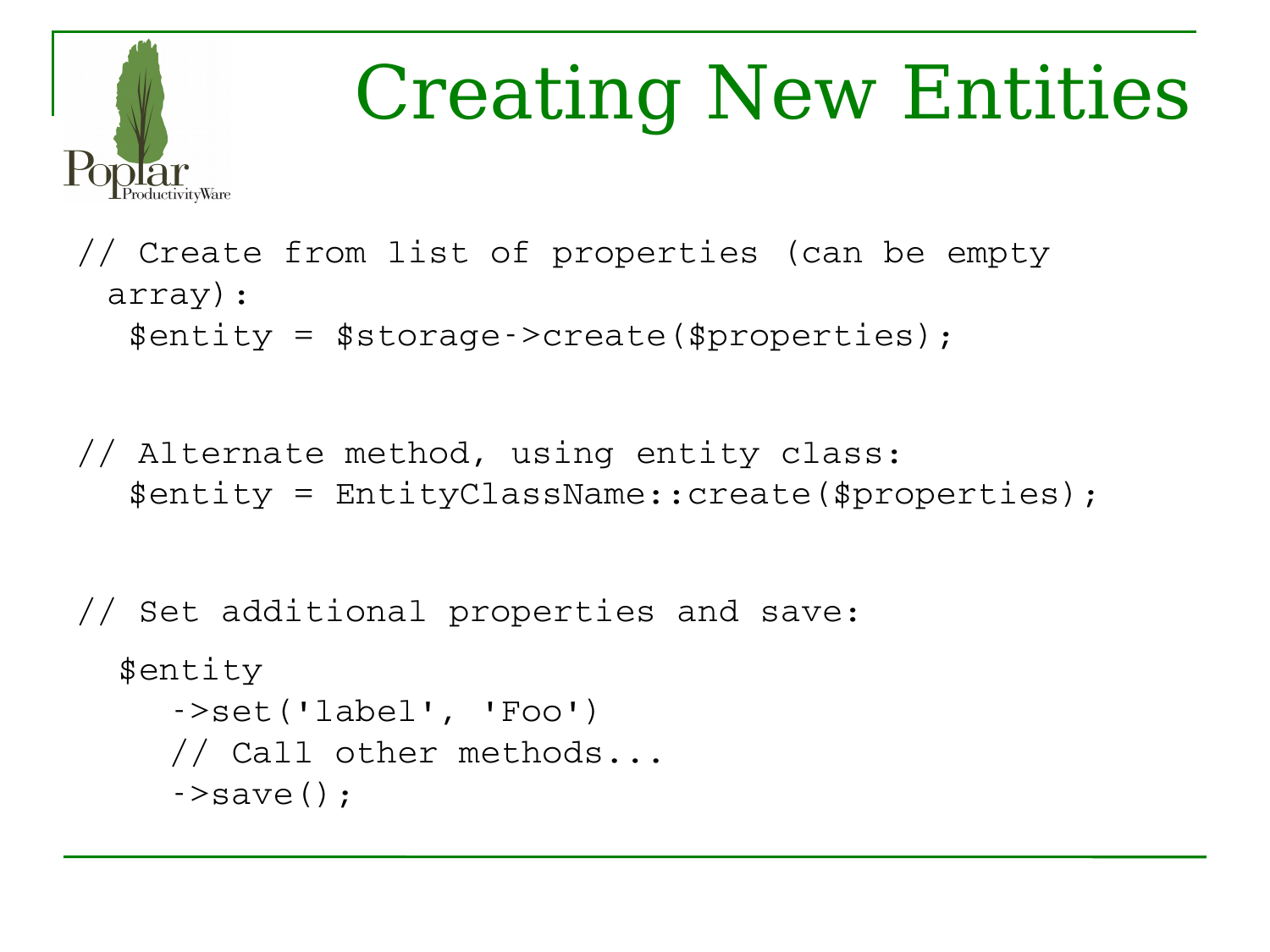

# Example: Help Topics

#### (cut to code editor...)